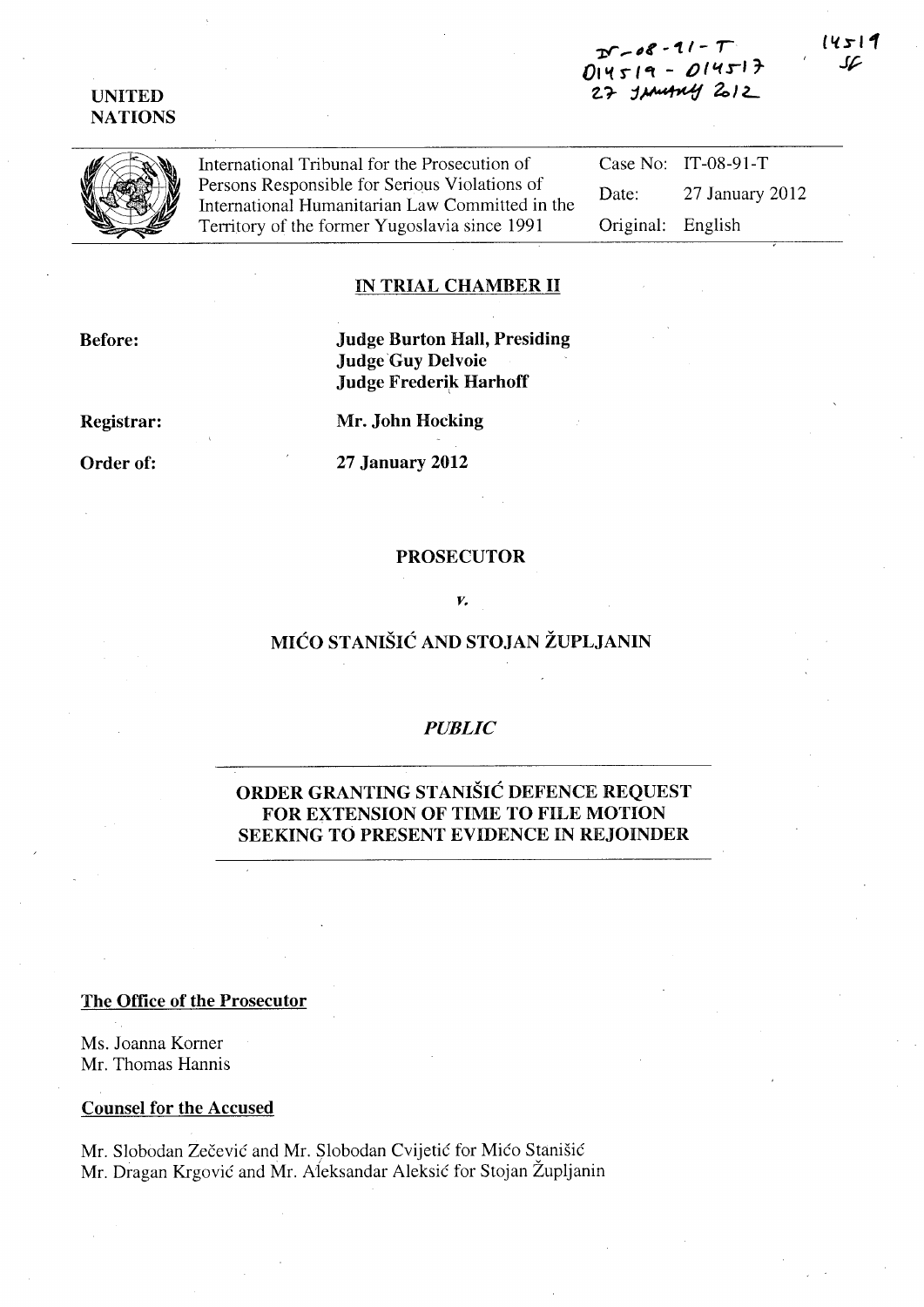**TRIAL CHAMBER II** ("Trial Chamber") of the International Tribunal for the Prosecution of Persons Responsible for Serious Violations of International Humanitarian law Committed in the Territory of the former Yugoslavia since 1991 ("Tribunal");

**BEING SEISED OF** "Request by the Stanisic [sic] Defence for time extension to file motion seeking to present evidence in rejoinder" filed on 25 January 2012 ("Request"), whereby the Defence for Mico Stanisic ("Defence") requests an extension of seven days to file its motion to present rejoinder evidence;<sup>1</sup>

**NOTING** the Defence submission that in December 2011 it requested from Bosnia and Herzegovina and the Republic of Serbia orders of the 6th Motorized Brigade from Doboj during the period of January through May 1992 and that it has yet to receive these documents;<sup>2</sup>

**RECALLING** that pursuant to Rule 85(A) of the Tribunal's Rules of Procedure and Evidence ("Rules"), the Trial Chamber directed the Defence to file their respective motions seeking to present evidence in rejoinder by 25 January  $2012$ ;

**RECALLING** that the Trial Chamber suggested the Defence request a short extension in the event that the documents were not received by 25 January  $2012$ ;<sup>4</sup>

**RECALLING** that, pursuant to Article 20(1) of the Statute of the Tribunal ("Statute"), the Trial Chamber shall ensure that a trial is fair and expeditious and that proceedings are conducted in accordance with the Rules with full respect for the rights of the accused as outlined in Article 21 of the Statute;

**CONSIDERING** that it would not be appropriate to condition the requested extension on' the Defence's receipt of documents, as this could potentially prolong the proceedings for an indefinite period of time;

**CONSIDERING** however that, as the Trial Chamber has decided to call several witnesses, granting the extension will not cause undue delay;

 $<sup>1</sup>$  Request, 25 January 2012.</sup>

<sup>2</sup>*Ibid.,* para. 1.

Hearing, 18 January 2012, T. 26668.

*<sup>4</sup> Ibid.,* T. 26669.